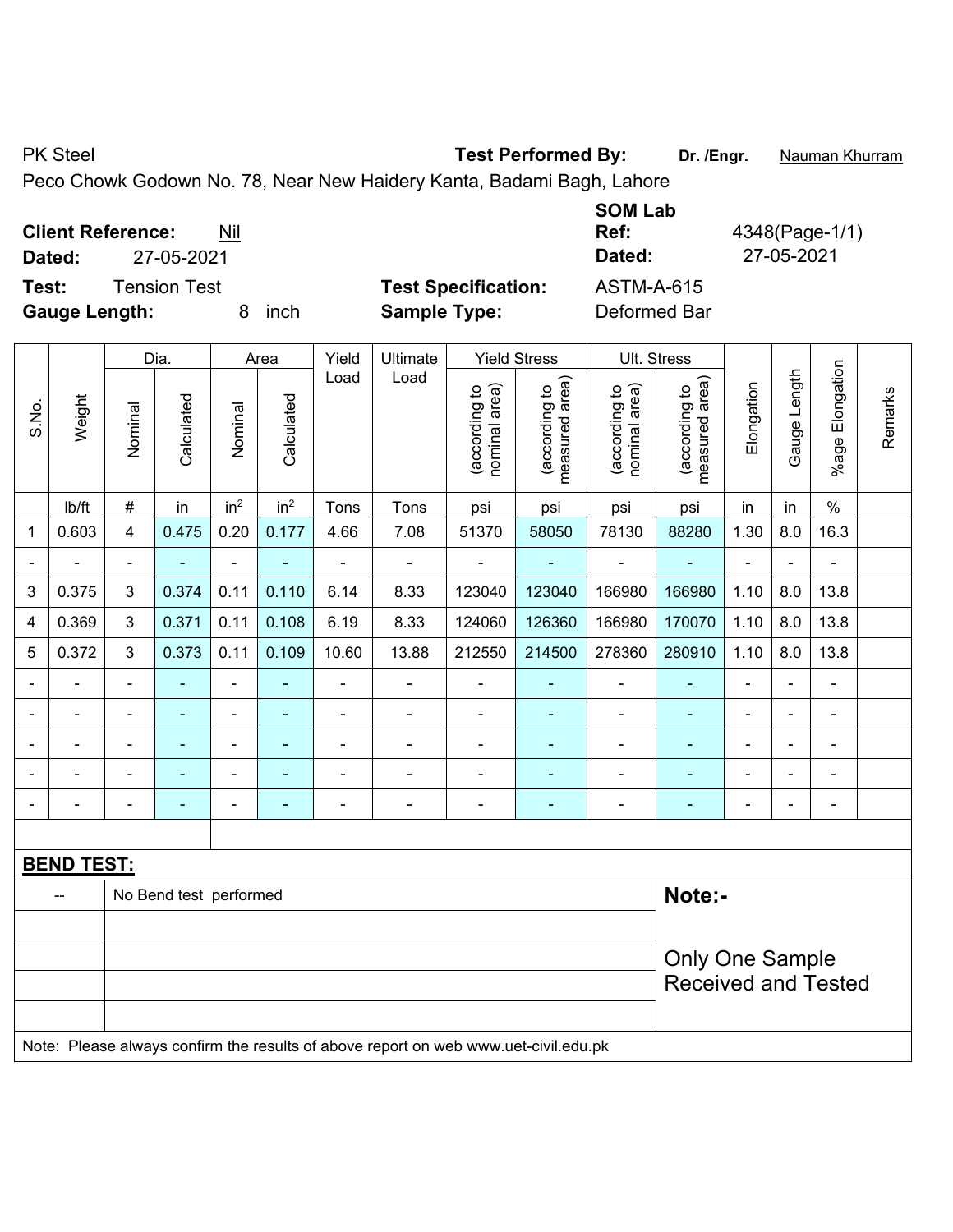Khalid Overseas Corporation **Test Performed By:** Dr. /Engr. **Nauman Khurram** Small Industries Estate, Sialkot

**Client Reference: nil Dated:** 27-05-2021 **Dated:** 27-05-2021 **Test:** Tension Test & Bend Test **Test Specification:** ASTM-A-615

**Gauge Length:** 8 inch **Sample Type:** Deformed Bar

**Ref:** 4350(Page-1/1)

|                |                   |                         | Dia.           |                 | Area            | Yield          | Ultimate                                                                            |                                | <b>Yield Stress</b>             | Ult. Stress                    |                                             |                |                |                       |         |
|----------------|-------------------|-------------------------|----------------|-----------------|-----------------|----------------|-------------------------------------------------------------------------------------|--------------------------------|---------------------------------|--------------------------------|---------------------------------------------|----------------|----------------|-----------------------|---------|
| S.No.          | Weight            | Nominal                 | Calculated     | Nominal         | Calculated      | Load           | Load                                                                                | nominal area)<br>(according to | measured area)<br>(according to | nominal area)<br>(according to | (according to<br>neasured area)<br>measured | Elongation     | Gauge Length   | Elongation<br>$%$ age | Remarks |
|                | Ib/ft             | $\#$                    | in             | in <sup>2</sup> | in <sup>2</sup> | Tons           | Tons                                                                                | psi                            | psi                             | psi                            | psi                                         | in             | in             | $\%$                  |         |
| 1              | 2.678             | 8                       | 1.001          | 0.79            | 0.787           | 29.17          | 37.92                                                                               | 81450                          | 81760                           | 105860                         | 106270                                      | 1.20           | 8.0            | 15.0                  |         |
| $\overline{2}$ | 2.646             | 8                       | 0.995          | 0.79            | 0.778           | 28.75          | 37.51                                                                               | 80250                          | 81490                           | 104730                         | 106340                                      | 1.00           | 8.0            | 12.5                  |         |
| 3              | 0.653             | $\overline{4}$          | 0.494          | 0.20            | 0.192           | 6.09           | 9.17                                                                                | 67110                          | 69910                           | 101170                         | 105380                                      | 1.20           | 8.0            | 15.0                  |         |
| 4              | 0.657             | $\overline{4}$          | 0.496          | 0.20            | 0.193           | 6.07           | 9.19                                                                                | 66890                          | 69310                           | 101390                         | 105070                                      | 1.40           | 8.0            | 17.5                  |         |
|                |                   | $\blacksquare$          |                |                 |                 |                | $\blacksquare$                                                                      | $\blacksquare$                 |                                 |                                |                                             |                |                |                       |         |
|                |                   |                         |                |                 |                 |                | $\blacksquare$                                                                      | $\blacksquare$                 |                                 |                                |                                             |                |                |                       |         |
|                |                   | $\blacksquare$          | ۰              | $\blacksquare$  |                 | $\blacksquare$ | $\blacksquare$                                                                      | $\blacksquare$                 | $\blacksquare$                  | $\blacksquare$                 | ÷                                           | $\blacksquare$ | $\blacksquare$ | $\blacksquare$        |         |
| $\blacksquare$ |                   | ä,                      | ä,             | ä,              | $\blacksquare$  | ÷              | $\blacksquare$                                                                      | $\blacksquare$                 | $\blacksquare$                  | $\blacksquare$                 | ÷                                           | L,             | ä,             | $\blacksquare$        |         |
|                |                   | $\blacksquare$          | $\blacksquare$ | $\blacksquare$  |                 | ÷              | $\blacksquare$                                                                      | $\blacksquare$                 |                                 | $\blacksquare$                 |                                             | Ē,             |                | $\blacksquare$        |         |
|                |                   | $\blacksquare$          | ÷              | $\blacksquare$  | $\blacksquare$  | ÷              | $\blacksquare$                                                                      | $\blacksquare$                 | $\blacksquare$                  | $\blacksquare$                 | ÷                                           | $\blacksquare$ |                | $\blacksquare$        |         |
|                |                   |                         |                |                 |                 |                |                                                                                     |                                |                                 |                                |                                             |                |                |                       |         |
|                | <b>BEND TEST:</b> |                         |                |                 |                 |                |                                                                                     |                                |                                 |                                |                                             |                |                |                       |         |
|                | #8                |                         |                |                 |                 |                | Sample bend through 180 degrees Satisfactorily without any crack                    |                                |                                 |                                | Note:-                                      |                |                |                       |         |
|                | #4                |                         |                |                 |                 |                | Sample bend through 180 degrees Satisfactorily without any crack                    |                                |                                 |                                |                                             |                |                |                       |         |
|                |                   | <b>Only Six Samples</b> |                |                 |                 |                |                                                                                     |                                |                                 |                                |                                             |                |                |                       |         |
|                |                   |                         |                |                 |                 |                |                                                                                     |                                |                                 |                                | <b>Received and Tested</b>                  |                |                |                       |         |
|                |                   |                         |                |                 |                 |                |                                                                                     |                                |                                 |                                |                                             |                |                |                       |         |
|                |                   |                         |                |                 |                 |                | Note: Please always confirm the results of above report on web www.uet-civil.edu.pk |                                |                                 |                                |                                             |                |                |                       |         |

**SOM Lab**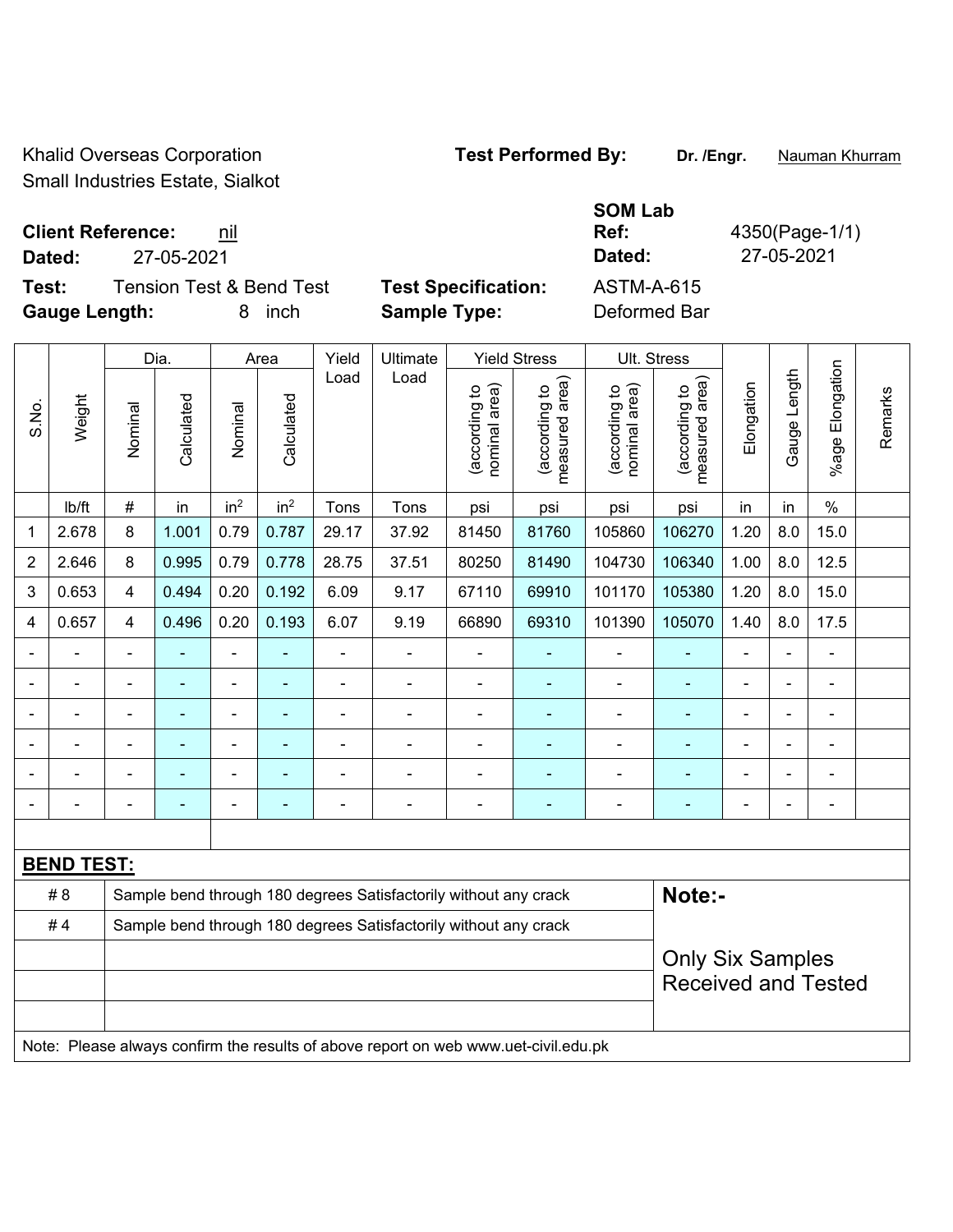Sub Divisional Officer **Test Performed By:** Dr. /Engr. Buildings Sub Division, Kasur

S. Asad Ali Gillani

**Client Reference:** 211-

**Dated:** 25-05-2021 **Dated:** 27-05-2021

**Test:** Tension Test & Bend Test **Test Specification: Gauge Length:** 8 inch **Sample Type:** Deformed Bar

| <b>SOM Lab</b> |                 |
|----------------|-----------------|
| Ref:           | 4351 (Page-1/1) |
| Dated:         | 27-05-2021      |
| ASTM-A-615     |                 |
| $\sim$ $\sim$  |                 |

|                |                   |                         | Dia.                   |                 | Area                     | Yield                    | Ultimate                                                                            |                                | <b>Yield Stress</b>             |                                | Ult. Stress                     |                |                |                 |         |
|----------------|-------------------|-------------------------|------------------------|-----------------|--------------------------|--------------------------|-------------------------------------------------------------------------------------|--------------------------------|---------------------------------|--------------------------------|---------------------------------|----------------|----------------|-----------------|---------|
| S.No.          | Weight            | Nominal                 | Calculated             | Nominal         | Calculated               | Load                     | Load                                                                                | nominal area)<br>(according to | (according to<br>measured area) | nominal area)<br>(according to | measured area)<br>(according to | Elongation     | Gauge Length   | %age Elongation | Remarks |
|                | Ib/ft             | $\#$                    | in                     | in <sup>2</sup> | in <sup>2</sup>          | Tons                     | Tons                                                                                | psi                            | psi                             | psi                            | psi                             | in             | in             | $\%$            |         |
| 1              | 0.654             | $\overline{\mathbf{4}}$ | 0.494                  | 0.20            | 0.192                    | 5.15                     | 7.46                                                                                | 56770                          | 59130                           | 82290                          | 85710                           | 1.50           | 8.0            | 18.8            |         |
| $\overline{2}$ | 0.686             | $\overline{\mathbf{4}}$ | 0.507                  | 0.20            | 0.202                    | 5.47                     | 7.65                                                                                | 60370                          | 59770                           | 84310                          | 83470                           | 1.50           | 8.0            | 18.8            |         |
| $\blacksquare$ | ä,                | $\blacksquare$          | $\blacksquare$         | $\blacksquare$  | $\tilde{\phantom{a}}$    | $\overline{\phantom{a}}$ | $\overline{\phantom{a}}$                                                            | $\blacksquare$                 | $\blacksquare$                  | $\blacksquare$                 | $\blacksquare$                  | $\blacksquare$ | ä,             | $\blacksquare$  |         |
|                | $\blacksquare$    | $\blacksquare$          | $\blacksquare$         | $\blacksquare$  | ä,                       | $\frac{1}{2}$            | ÷                                                                                   | $\blacksquare$                 | ÷                               | ÷,                             | $\blacksquare$                  | ä,             | $\blacksquare$ | $\blacksquare$  |         |
|                |                   |                         | $\blacksquare$         | $\blacksquare$  |                          | $\blacksquare$           | ÷                                                                                   | $\blacksquare$                 | $\overline{\phantom{0}}$        | $\overline{a}$                 | $\blacksquare$                  | ۰              | $\blacksquare$ | $\blacksquare$  |         |
|                |                   | $\blacksquare$          | ÷                      | $\blacksquare$  |                          | ÷,                       | ÷,                                                                                  | $\blacksquare$                 | $\blacksquare$                  | ÷,                             | $\blacksquare$                  | $\blacksquare$ | $\blacksquare$ | $\blacksquare$  |         |
| $\blacksquare$ |                   | $\blacksquare$          | ÷                      | $\blacksquare$  | $\overline{\phantom{0}}$ | $\overline{\phantom{a}}$ | ÷                                                                                   | $\blacksquare$                 | $\overline{a}$                  | ÷                              | ÷,                              | -              | $\blacksquare$ | $\blacksquare$  |         |
| $\blacksquare$ | $\blacksquare$    | $\blacksquare$          | $\blacksquare$         | $\blacksquare$  | $\sim$                   | $\frac{1}{2}$            | $\blacksquare$                                                                      | $\blacksquare$                 | $\blacksquare$                  | $\overline{\phantom{0}}$       | $\blacksquare$                  | $\blacksquare$ | ÷,             | $\blacksquare$  |         |
|                | ä,                | $\blacksquare$          | $\blacksquare$         | $\blacksquare$  | ٠                        | ÷,                       | ÷                                                                                   | $\blacksquare$                 | ٠                               | ÷,                             | $\blacksquare$                  | L,             | Ē,             | $\blacksquare$  |         |
|                | $\blacksquare$    | $\blacksquare$          | $\blacksquare$         | $\blacksquare$  | $\blacksquare$           | $\frac{1}{2}$            | ÷                                                                                   | $\blacksquare$                 | $\blacksquare$                  | $\overline{\phantom{0}}$       | $\blacksquare$                  | ÷,             | $\blacksquare$ | $\blacksquare$  |         |
|                |                   |                         |                        |                 |                          |                          |                                                                                     |                                |                                 |                                |                                 |                |                |                 |         |
|                | <b>BEND TEST:</b> |                         |                        |                 |                          |                          |                                                                                     |                                |                                 |                                |                                 |                |                |                 |         |
|                | $-$               |                         | No Bend test performed |                 |                          |                          |                                                                                     |                                |                                 |                                | Note:-                          |                |                |                 |         |
|                |                   |                         |                        |                 |                          |                          |                                                                                     |                                |                                 |                                |                                 |                |                |                 |         |
|                |                   |                         |                        |                 |                          |                          |                                                                                     |                                |                                 | <b>Only Two Samples</b>        |                                 |                |                |                 |         |
|                |                   |                         |                        |                 |                          |                          |                                                                                     |                                | <b>Received and Tested</b>      |                                |                                 |                |                |                 |         |
|                |                   |                         |                        |                 |                          |                          | Note: Please always confirm the results of above report on web www.uet-civil.edu.pk |                                |                                 |                                |                                 |                |                |                 |         |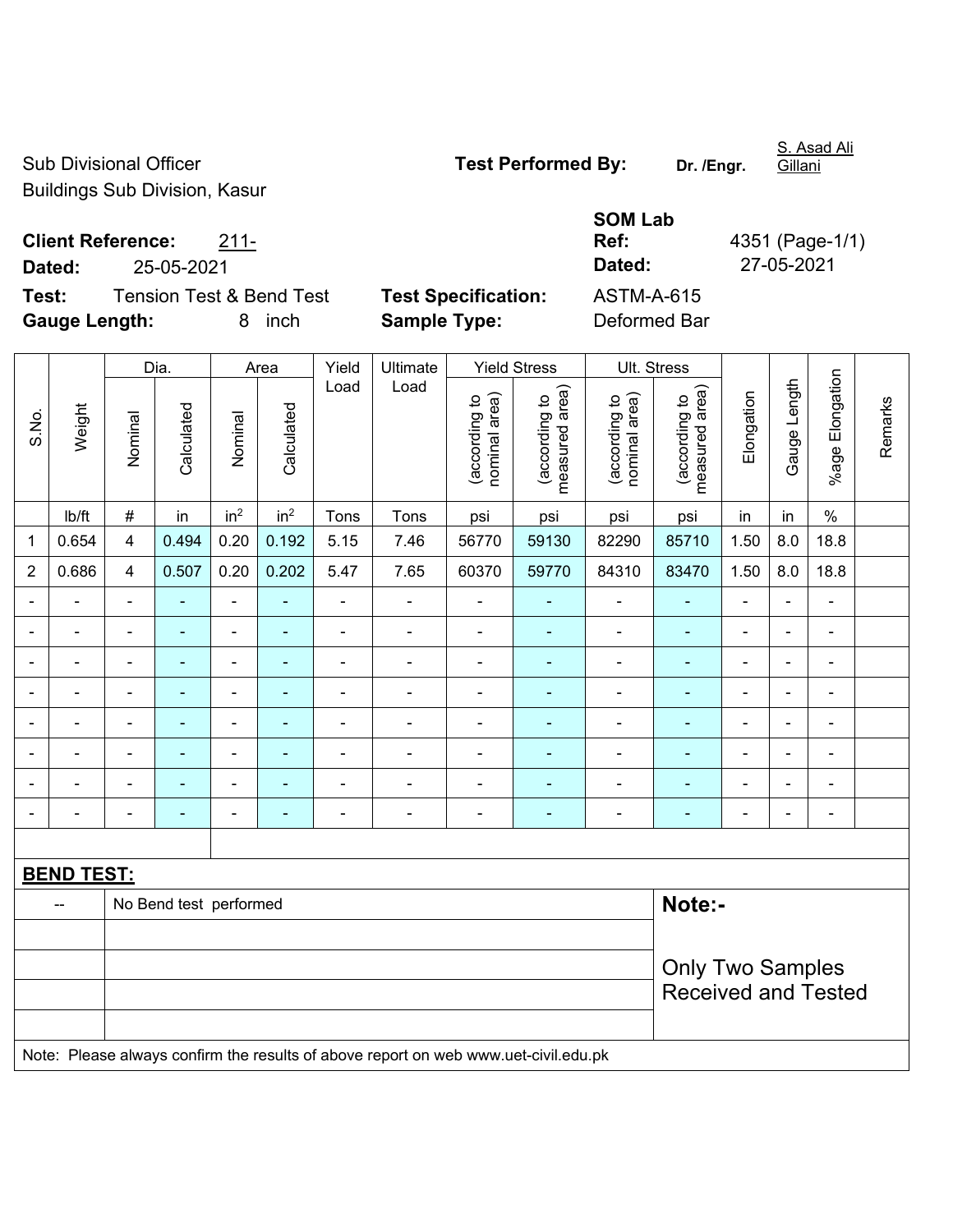Shahid Engineers, **Test Performed By:** Dr. /Engr. **Nauman Khurram** 

Engineering & Contractprs, Faisalabad (Site: Apex Mall)

|                      | <b>Client Reference:</b> | FX-83/121                           |                            | Ref:         | 4353(Page-1/ |
|----------------------|--------------------------|-------------------------------------|----------------------------|--------------|--------------|
| Dated:               | 26-05-2021               |                                     |                            | Dated:       | 27-05-2021   |
| Test:                |                          | <b>Tension Test &amp; Bend Test</b> | <b>Test Specification:</b> | ASTM-A-615   |              |
| <b>Gauge Length:</b> |                          | inch                                | <b>Sample Type:</b>        | Deformed Bar |              |

| <b>SOM Lab</b><br>Ref:<br>Dated: | 4353(Page-1/1)<br>27-05-2021 |
|----------------------------------|------------------------------|
| ASTM-A-615                       |                              |
| Deformed Rar                     |                              |

|                |                                                                        |                         | Dia.           |                 | Area            | Yield          | Ultimate                                                                            |                                | <b>Yield Stress</b>             |                                | Ult. Stress                     |                |                |                          |         |
|----------------|------------------------------------------------------------------------|-------------------------|----------------|-----------------|-----------------|----------------|-------------------------------------------------------------------------------------|--------------------------------|---------------------------------|--------------------------------|---------------------------------|----------------|----------------|--------------------------|---------|
| S.No.          | Weight                                                                 | Nominal                 | Calculated     | Nominal         | Calculated      | Load           | Load                                                                                | nominal area)<br>(according to | measured area)<br>(according to | (according to<br>nominal area) | (according to<br>measured area) | Elongation     | Gauge Length   | Elongation<br>$%$ age    | Remarks |
|                | Ib/ft                                                                  | #                       | in             | in <sup>2</sup> | in <sup>2</sup> | Tons           | Tons                                                                                | psi                            | psi                             | psi                            | psi                             | in             | in             | $\%$                     |         |
| 1              | 2.660                                                                  | 8                       | 0.998          | 0.79            | 0.782           | 24.97          | 33.23                                                                               | 69720                          | 70440                           | 92770                          | 93720                           | 1.40           | 8.0            | 17.5                     |         |
| $\overline{2}$ | 1.482                                                                  | 6                       | 0.745          | 0.44            | 0.436           | 12.13          | 17.84                                                                               | 60810                          | 61360                           | 89420                          | 90240                           | 1.30           | 8.0            | 16.3                     |         |
| 3              | 0.660                                                                  | $\overline{\mathbf{4}}$ | 0.497          | 0.20            | 0.194           | 5.96           | 8.21                                                                                | 65760                          | 67800                           | 90490                          | 93290                           | 1.10           | 8.0            | 13.8                     |         |
|                |                                                                        |                         |                |                 |                 |                | ä,                                                                                  |                                |                                 |                                |                                 |                |                |                          |         |
|                |                                                                        |                         |                | $\blacksquare$  |                 | $\blacksquare$ | $\blacksquare$                                                                      | $\blacksquare$                 | $\blacksquare$                  | $\blacksquare$                 | $\blacksquare$                  |                |                | $\blacksquare$           |         |
|                | ÷                                                                      | $\blacksquare$          |                |                 | ä,              |                |                                                                                     | ä,                             |                                 | $\blacksquare$                 | $\blacksquare$                  |                |                | ä,                       |         |
| $\blacksquare$ |                                                                        | $\blacksquare$          | $\blacksquare$ | $\blacksquare$  | ۰               | Ē,             | $\blacksquare$                                                                      | $\blacksquare$                 | ÷                               | ۰                              | $\blacksquare$                  | $\blacksquare$ | $\blacksquare$ | $\overline{\phantom{a}}$ |         |
| $\blacksquare$ | $\blacksquare$                                                         | $\blacksquare$          | ÷              | $\blacksquare$  | $\blacksquare$  | $\blacksquare$ | $\blacksquare$                                                                      | $\blacksquare$                 | $\blacksquare$                  | $\overline{\phantom{a}}$       | $\blacksquare$                  | $\blacksquare$ | $\blacksquare$ | $\blacksquare$           |         |
|                | ÷                                                                      | ä,                      | ä,             | ÷               | L,              | L,             | ÷                                                                                   | $\blacksquare$                 | L,                              | ä,                             | ä,                              |                |                | ÷,                       |         |
|                | $\blacksquare$                                                         | $\blacksquare$          | $\blacksquare$ | $\blacksquare$  | ۰               | $\blacksquare$ | ÷.                                                                                  | $\blacksquare$                 | ۰                               | $\blacksquare$                 | ä,                              | $\blacksquare$ |                | $\blacksquare$           |         |
|                |                                                                        |                         |                |                 |                 |                |                                                                                     |                                |                                 |                                |                                 |                |                |                          |         |
|                | <b>BEND TEST:</b>                                                      |                         |                |                 |                 |                |                                                                                     |                                |                                 |                                |                                 |                |                |                          |         |
|                | # 8                                                                    |                         |                |                 |                 |                | Sample bend through 180 degrees Satisfactorily without any crack                    |                                |                                 |                                | Note:-                          |                |                |                          |         |
|                | #6<br>Sample bend through 180 degrees Satisfactorily without any crack |                         |                |                 |                 |                |                                                                                     |                                |                                 |                                |                                 |                |                |                          |         |
|                | #4<br>Sample bend through 180 degrees Satisfactorily without any crack |                         |                |                 |                 |                |                                                                                     | <b>Only Six Samples</b>        |                                 |                                |                                 |                |                |                          |         |
|                |                                                                        |                         |                |                 |                 |                |                                                                                     | <b>Received and Tested</b>     |                                 |                                |                                 |                |                |                          |         |
|                |                                                                        |                         |                |                 |                 |                |                                                                                     |                                |                                 |                                |                                 |                |                |                          |         |
|                |                                                                        |                         |                |                 |                 |                | Note: Please always confirm the results of above report on web www.uet-civil.edu.pk |                                |                                 |                                |                                 |                |                |                          |         |